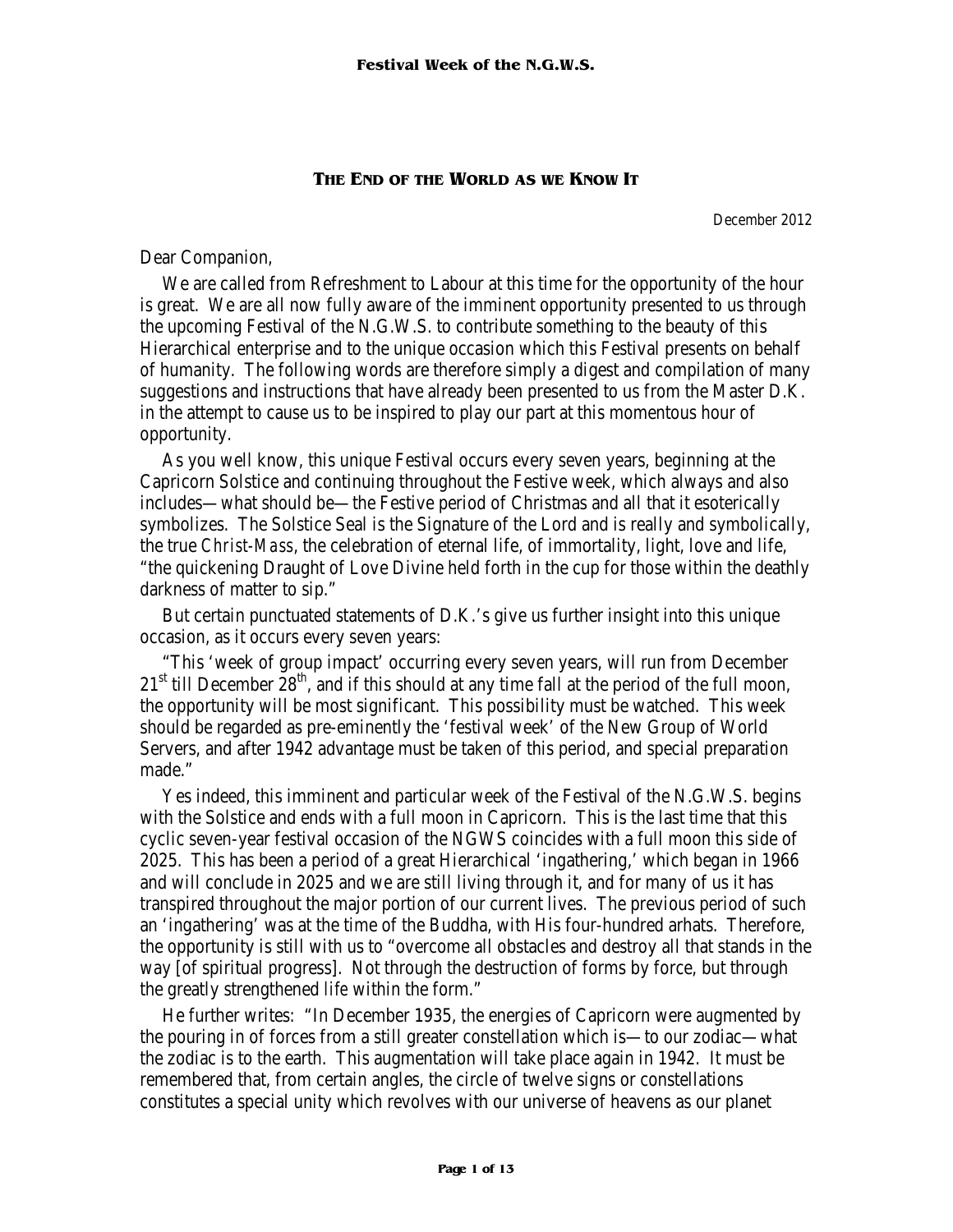revolves in the center of our circle of influences. By means of this augmentation—during the coming Aquarian zodiacal cycle—groups on earth can avail themselves of the tide of Capricornian influences which will flow into our radius of registration every seven years."

Now, this septenary cycle is no light thing for it coincides with and is embedded in another cycle of twenty-one years, that is, groupings of three septenary cycles within a larger cycle of twenty-one. This therefore informs us of a triple interplay (which concerns the spirit aspect) with septenary cycles—which ever pertains to the spirit in manifestation—for the number seven ever concerns the fires of manifestation. These cycles have therefore relevance to the *manifestation* of the Plan as it concerns humanity and pertain to the interplay of the apparent duality between spirit and matter. They pertain to the imposition of the energies of the spirit aspect upon the forces of the matter aspect, and, therefore, the preparation of the form by the builders in the light for the descent and expression of the emerging spirit aspect. A distinction must be grasped between these types of cycles and those that concern more specifically the subjective life, though they must be worked in conjunction with each other and with a knowledge of their superimposition. In all cases concerning the occult preparation of the matter aspect for the descent and expression of the spirit aspect, due reticence must be observed, for there are opposing forces which seek to emphasize the matter aspect. Therefore, wisdom, skill and precision must be observed through maintaining a conscious polarization in the second aspect of divinity, that of love through inclusive radiation. This type of polarization neutralizes opposing forces through its radiating quality of love and is that attractive energy which relates and unifies.

Because of the need of the hour and as an inspiration to workers in the light, information concerning these twenty-one year cycles is being given for the first time in order to inspire us to a greater conscious effort and constructive planning in cooperation with implementing the Plan itself. Patience and right timing are always factors the occultist must learn in seeking to cooperate with the larger plans and purposes of the Grand Lodge on High, and as he develops within himself the *will* aspect. However, increased knowledge incurs greater responsibility and is of no value unless it is put to practical use.

These cycles concern the welfare of humanity itself and service in implementing the Plan, and do not so much concern the individual and his or her own spiritual development except insofar as incidental to the work of meeting the need. These cycles of twenty-one years are cycles with which the inner Lodge on High work in connection with humanity and thus demand our conscious cooperation.

These cycles of twenty-one years are subdivided into three seven-year cycles, each taking its beginning pivotal spiral from the Cancer Solstice and concluding with the Capricorn Solstice. Each of these seven-year sub-divisions is further divided into two three-and-a-half year sub-divisions, producing six (the number of the perfect form) 3½ year sub-cycles within the twenty-one year period. These 3½-year cycles oscillate between the Cancer and Capricorn solstices. Thus we have: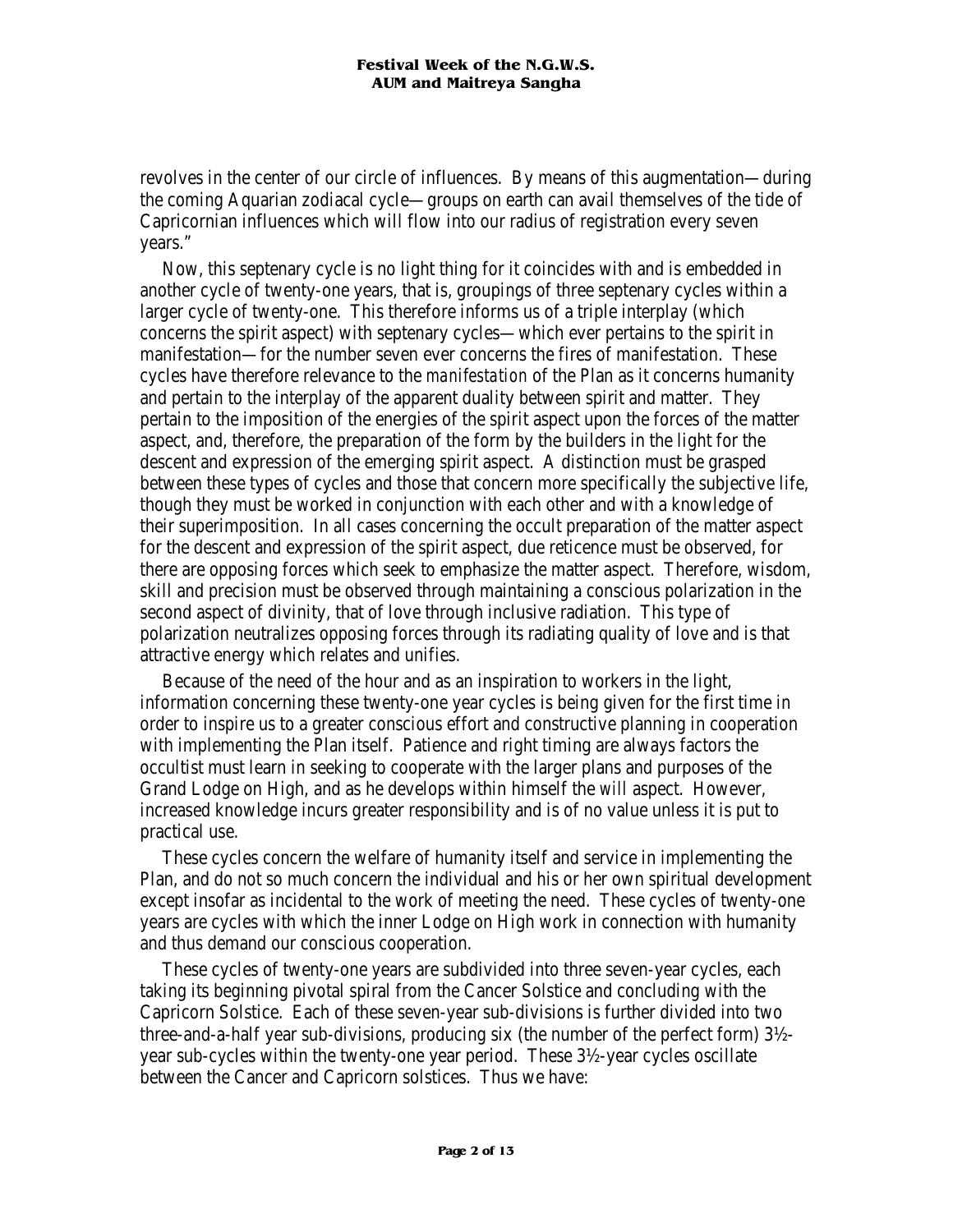

The *final* and sixth 3½-year period in any twenty-one-year cycle is the culminating period of opportunity for humanity in the entire 21-year cycle. If the opportunity is lost, then this level or degree of opportunity does not come again until the final 3½-years of a new cycle. Whatever occurs in the final 3½-year period in this twenty-one-year cycle determines the way that humanity will go in the subsequent twenty-one year cycle.

One of these twenty-one year cycles began in 1977 and concluded in 1998. It will be obvious, therefore, that from the beginning of 1995 (or rather the Capricorn Solstice of 1994, the final 3½-year period of that cycle) to the middle of 1998 was therefore a period of great opportunity for humanity; and lo, during that period the Internet was unleashed upon humanity and has since completely altered our whole way of living and being in just a few short years. A similar opportunity will be presented in the year 2016, which will commence the final  $3\frac{1}{2}$ -year period of this current twenty-one year cycle and which will carry us through to 2019. It is quite possible during this period that new developments in light-technology will be forthcoming which will completely alter our modes of transportation.

Of course, this does not mean that other significant events do not occur within the 21 year cycle as a study of history reveals, but an observation of just how they *do* occur in relation to this cycle and its subdivisions is most interesting and significant. It is not so much a year-by-year analysis that is required, but an analysis of cyclic periods and durations, which appear to accumulate momentum towards a culminating result of the general trend.

Just as an illustration: a new 21-year cycle began in 1914 and the world went to war. From the point of view of the Grand Lodge on High this war was possibly destined to last 28-years (which is a full Saturn cycle), from the middle of 1914 to 1942 (which also accounts for the world war being considered esoterically *one* world war and not two, notwithstanding that the war continued on the inner planes between the two physical outbreaks). But the year 1942 was the deciding factor in the war, the year in which nearly all was lost, but also the year in which the turning point was made. It was then earlier considered that this would be followed by a 14-year period of adjustment that would carry the world to the middle of 1956 (the conclusion of a 21-year cycle) for the *final complete opportunity* for international cooperation, or otherwise face an impending and dire gloom. The good of humanity triumphed and here we are!

An earlier accumulated analysis is as follows: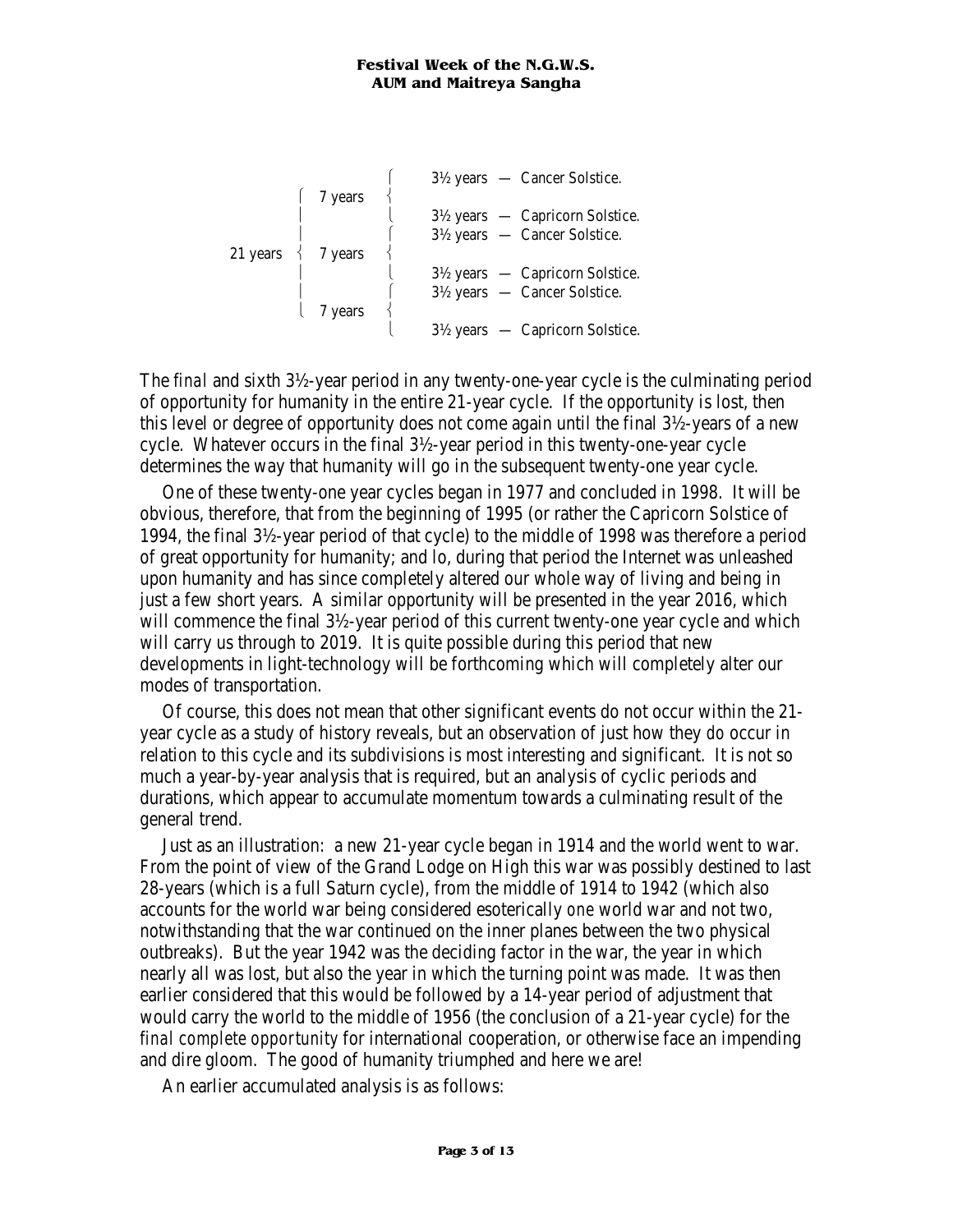| $-$ 3½ years of indecisive fighting.                                                                                                                                                                                                                                                                  |
|-------------------------------------------------------------------------------------------------------------------------------------------------------------------------------------------------------------------------------------------------------------------------------------------------------|
| $-$ 3½ years of attempted suppression of the desire to fight<br>and efforts towards a real peace.                                                                                                                                                                                                     |
| - Seven lean years for Germany and parts of Europe,<br>though the years were fat for England and the U.S.A.                                                                                                                                                                                           |
| - Seven lean years for all the world which was finding<br>that its system was a failure.                                                                                                                                                                                                              |
| This is the end of one 21-year cycle and the beginning of a new one:                                                                                                                                                                                                                                  |
| $-$ 3½ years of ferment and stirring of the forces of evil.<br>Middle of 1935 to beginning of 1939<br>Beginning of 1939 to middle of 1942<br>$-$ 3½ years of indecisive fighting.<br>$3\frac{1}{2}$ years of attempted suppression of the desire to fight<br>and much planning for a permanent peace. |
| $-$ 3½ years where the fighting has ceased and constructive<br>work is started for a real peace.                                                                                                                                                                                                      |
| - Seven years of satisfactory and visible work laying the<br>foundations for the peace between all nations in<br>1956. This opportunity will not come again until<br>after 1975, or the last $3\frac{1}{2}$ years of a new 21-year<br>cycle.                                                          |
|                                                                                                                                                                                                                                                                                                       |

Indeed, we have much to be thankful for to those very brave and courageous men and women who fought for our future which we now enjoy and almost take for granted, not realizing just how close we came to 'losing it all'! We have much to be grateful for!

The second phase of the war (World War II), concluded right at the middle point of that previous particular cycle (1945), as well as the formation of the United Nations— "*the Best Hope for Man!*" Unfortunately, after its founding, only an uneasy "peace" settled upon the world, with continuing local wars erupting in various parts of the world, especially in Indo-China and the Middle-East. With the advent of the so-called "Cold War," the desired "peace between all nations" did not materialize fully, and all efforts to *change* the situation were thwarted, especially during the determining final 3½-years at the close of each cycle. The situation did change, however, with the conclusion of the Saturn cycle that began when the Berlin Wall was erected and its eventual dissolution. This coincided with the middle period of a twenty-one year cycle, just after it had entered upon its waxing cycle towards its second phase.

It may be of interest to many of you to review the subsequent twenty-one year cycles and their sub-cycles in terms of your own spiritual impulses and how you worked with them and how you can now cooperate with them:

| <b>First Seven Years</b> |      |                            |            | Second Seven Years |                            |     | <b>Third Seven Years</b> |                            |
|--------------------------|------|----------------------------|------------|--------------------|----------------------------|-----|--------------------------|----------------------------|
| Mid                      | 1956 |                            | Mid        | 1963               |                            | Mid | 1970                     |                            |
|                          | 1957 |                            |            | 1964               |                            |     | 1971                     |                            |
|                          | 1958 |                            |            | 1965               |                            |     | 1972                     |                            |
| End                      |      | 1959 $3\frac{1}{2}$ -years | End        |                    | 1966 $3\frac{1}{2}$ -years | End |                          | 1973 $3\frac{1}{2}$ -years |
| Begin 1960               |      |                            | Begin 1967 |                    |                            |     |                          | Begin 1974 Final 3½-year   |
|                          | 1961 |                            |            | 1968               |                            |     |                          | 1975 Shamballa Impact      |
|                          | 1962 |                            |            | 1969               |                            |     | 1976                     |                            |
| Mid                      |      | 1963 $3\frac{1}{2}$ -years | Mid        | 1970               | $3\frac{1}{2}$ -years      | Mid | 1977                     | $3\frac{1}{2}$ -years      |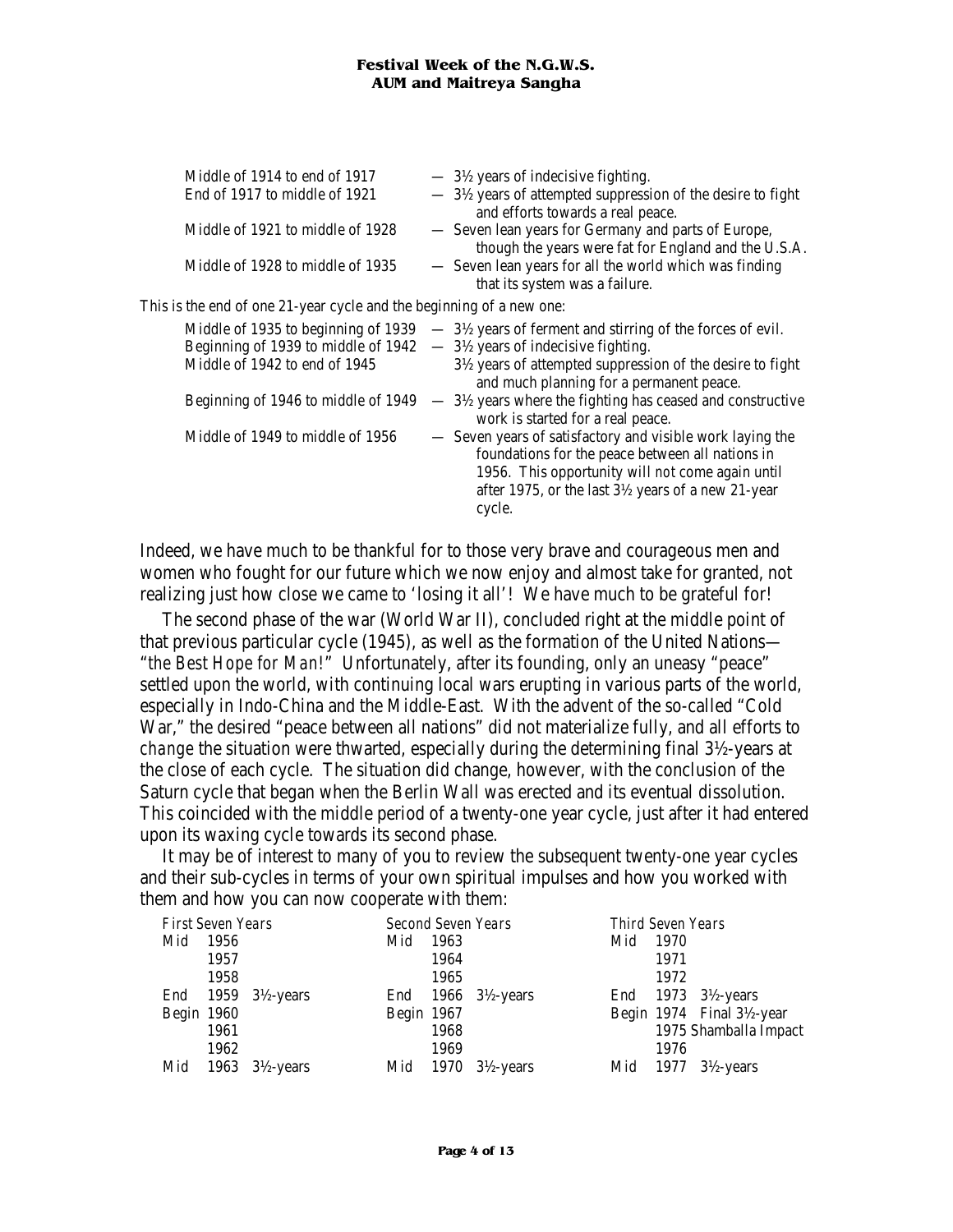|            | <b>First Seven Years</b> |                                | Second Seven Years<br><i>Third Seven Years</i> |                    |                       |       |                   |                                           |
|------------|--------------------------|--------------------------------|------------------------------------------------|--------------------|-----------------------|-------|-------------------|-------------------------------------------|
| Mid        | 1977                     |                                | Mid                                            | 1984               |                       | Mid   | 1991              |                                           |
|            | 1978                     |                                |                                                | 1985               |                       |       | 1992              |                                           |
|            | 1979                     |                                |                                                | 1986               |                       |       | 1993              |                                           |
| End        | 1980                     | $3\frac{1}{2}$ -years          | End                                            | 1987               | $3\frac{1}{2}$ -years | End   | 1994              | $3\frac{1}{2}$ -years                     |
| Begin 1981 |                          |                                | Begin 1988                                     |                    |                       | Begin | 1995              | Final $3\frac{1}{2}$ -year                |
|            | 1982                     |                                |                                                | 1989               |                       |       | 1996              |                                           |
|            | 1983                     |                                |                                                | 1990               |                       |       | 1997              |                                           |
| Mid        | 1984                     | $3\frac{1}{2}$ -years          | Mid                                            | 1991               | $3\frac{1}{2}$ -years | Mid   | 1998              | $3\frac{1}{2}$ -years                     |
|            |                          |                                |                                                |                    |                       |       |                   |                                           |
|            | First Seven Years        |                                |                                                | Second Seven Years |                       |       | Third Seven Years |                                           |
| Mid        | 1998                     |                                | Mid                                            | 2005               |                       | Mid   | 2012              |                                           |
|            | 1999                     |                                |                                                | 2006               |                       |       | 2013              |                                           |
|            |                          | 2000 Shamballa Impact          |                                                | 2007               |                       |       | 2014              |                                           |
| End        | 2001                     | $3\frac{1}{2}$ -years Decision | End                                            | 2008               | $3\frac{1}{2}$ -years | End   | 2015              | $3\frac{1}{2}$ -years                     |
| Begin 2002 |                          |                                | Begin 2009                                     |                    |                       | Begin | 2016              | Final 3 <sup>1</sup> / <sub>2</sub> -year |
|            | 2003                     |                                |                                                | 2010               |                       |       | 2017              |                                           |
|            | 2004                     |                                |                                                | 2011               |                       |       | 2018              |                                           |

Thus it will be noted that we are now completing and beginning another seven-year cycle of the twenty-one, and the final seven year cycle of that twenty-one year period. In 2016 we therefore enter in upon the final 3½-year period of this current cycle and therefore have much to work for and get busy for and much to live up to between now and the next Festival of the NGWS in 2019.

This upcoming Solstice, beginning the Festival Week of the NGWS, is marked by the esoteric phrase, "when the sun moves northwards," (pertaining to the northern hemisphere), which is an adjunct to disciples meaning "preparation for initiation" at the time of the high point of the three spiritual festivals in Aries, Taurus and Gemini. Let us thus prepare.

Let us thereby clarify in our minds more of the technical information pertaining to the NGWS with the aid of D.K.'s Instructions. The NGWS is really an advanced group and should not be diluted in the minds of the many who have read about them over the years. The following Instructions are from the instructions on the 'Law of Group Progress' from *Rays II*.

"These new groups are appearing everywhere all over the world. The groups upon the outer plane, with their diversity of names and stated aims, are not connected with this inner group which is sponsoring or "projecting" the new groups, except insofar as they have a definite, even if nebulous, connection. This becomes always possible where there are *three* members of the New Group of World Servers found in any one exoteric group; it then becomes 'linked by a triple thread of golden light' to the NGWS, and can in some measure be used. This great spiritual grouping of servers is, on the physical plane, only very loosely linked. On the astral plane the linking is stronger and is based upon love of humanity; on the mental plane the major linking takes place, from the three worlds as a whole. It will be apparent, therefore, that certain developments must have taken place in the individual before he can consciously become a functioning member of the NGWS,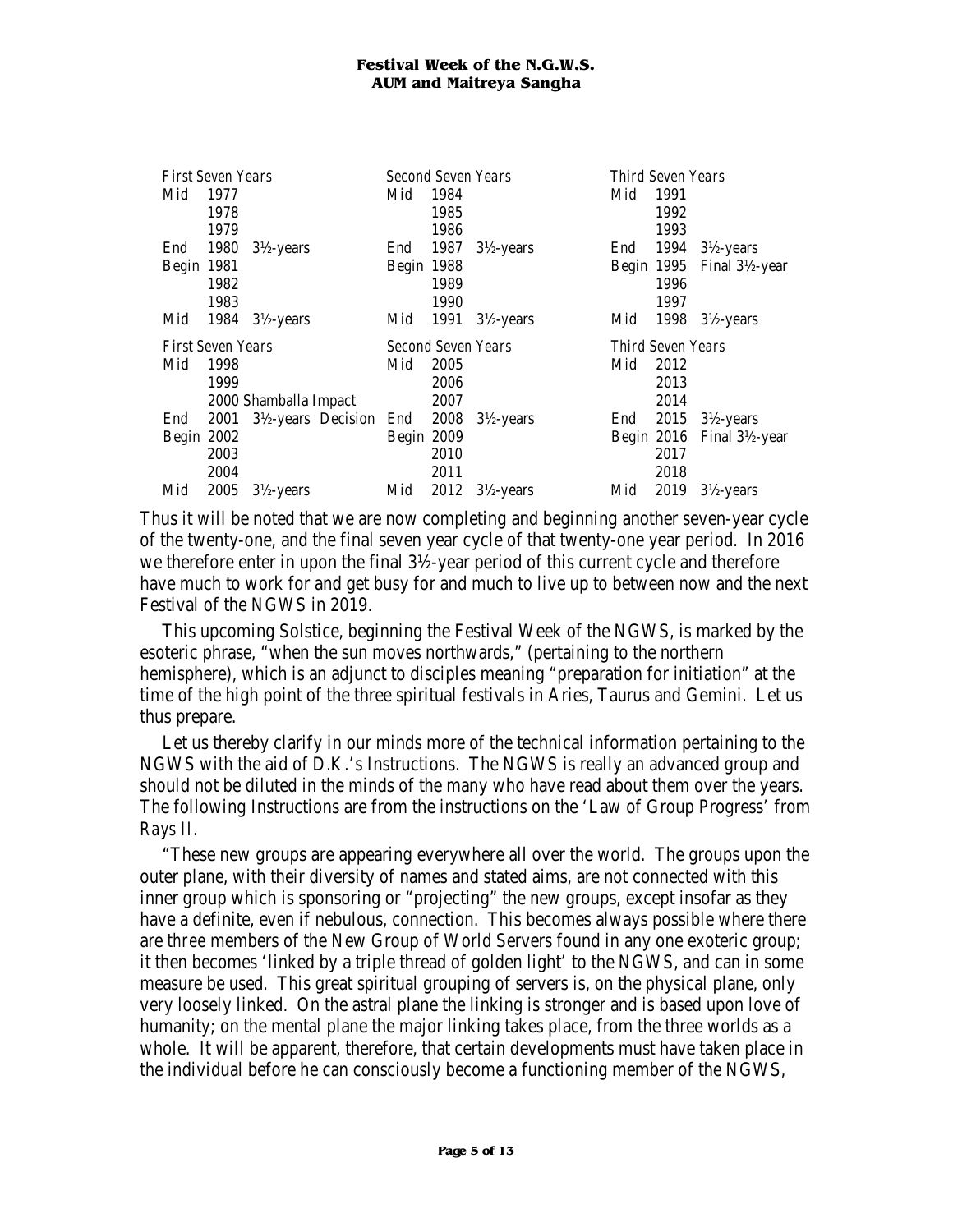which is the principal group at this time definitely working under the Law of Group Progress.

- 1. He must have the heart center *awakened*, and be so out-going in his 'behaviour' that the heart is rapidly linked up with the heart centers of at least eight other people. Groups of nine awakened aspirants can then be occultly absorbed in the heart center of the planetary Logos. Through it, His life can flow and the group members can contribute their quota of energy to the life influences circulating throughout His body. The above piece of information is only of interest to those who are spiritually awakened, and will mean little or nothing to those who are asleep.
- 2. The head center must also be in process of awakening, and the ability to 'hold the mind steady in the light' must be somewhat developed.
- 3. Some forms of creative activity must likewise be found and the server must be active along some humanitarian, artistic, literary, philosophic or scientific lines.

All this involves personality integration and alignment and that magnetic, attractive appeal which is distinctive of all disciples in some form or another. In this way, from the standpoint of esotericism, certain great triangles of energy will be found in the individual and consequently increasingly in humanity. Then too the 'forces of creative life' will circulate from the 'point within the head' (the head center) along the 'line to the heart' and then, with the throat center, form a 'triangle of fiery light.' Such is the Way of Group Progress, and when this is being consummated, then the Law of Group Progress begins definitely to function and to control."

We are told that Taurus governs the work of the NGWS as the 'revealer of the vision,' the 'eye of the Gods,' the donor of illumination, governing and concerning the present; that Aquarius governs the work of the Spiritual Hierarchy, the future and that 'life more abundantly' which we are admonished to synchronise our efforts with as souls in incarnation; and that Pisces, as the 'Inspiration of the World Saviour' and also the field of salvation, governs a humanity made receptive by 2,000 years as the field of labour in which we must work, governing the past.

The NGWS is a unique experiment of the Spiritual Hierarchy, acting as it does, as an intermediary between the Hierarchy and Humanity. It is made possible by the spiritual growth of humanity as a whole and this current period in which we live, for this is the  $1006<sup>th</sup>$  time that humanity is entering the Age of Aquarius, only that this is the first time that humanity is able to enter it consciously and in cooperation with the Hierarchy itself, and therefore the time and period for which the Spiritual Hierarchy has been preparing and working since it was founded on earth. Can we, for one moment, therefore consider the amazing and beautiful moment in which we now exist and do all we can to summon our forces to cooperate fully with this enterprise? We are so fortunate to be in such a position of conscious cooperation and to meet the opportunity of the hour. Something in our karma has ordained this. Let us not therefore let the moment slip.

"It is in the NGWS that the training of the needed disciples for the ashrams of the Masters takes place at this time in world history. This is a new hierarchical venture. In this group also accepted disciples learn to work in the same manner as does the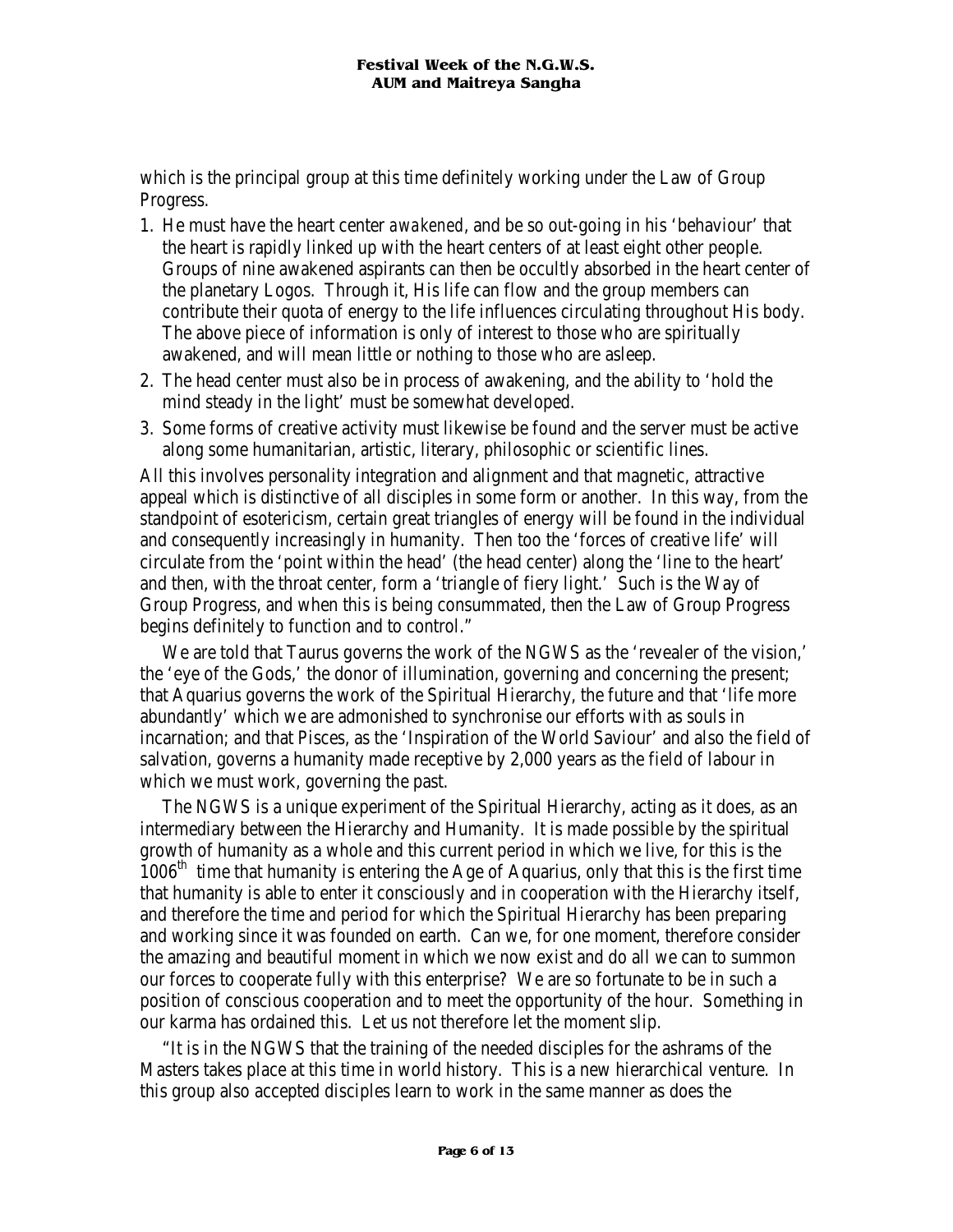Hierarchy." With all the silly talk of yet another "end of the world" scenario (which never has a place in Hierarchical dispensations) it could simply indicate (with the socalled Mayan Calendar) the "end of the world as you know it," meaning, that the time for the Atlantean consciousness dominating humanity has drawn to a close, and that now we will finally and fully enter upon a humanity more conditioned by an Aryan consciousness, (Aryan meaning of noble, dignified and elevated or aristocratic mind). The true aristocrat is of course the soul, the Prince and Son of the King, the Monad. The Fifth Kingdom of Souls is to be manifested in this Fifth Race.

We are told that Aquarius governs the Hierarchy and this energy is pouring into the Hierarchy at this time and therefore also calling us as souls to order. We are also told that Taurus rules the NGWS and 'speeds it upon the upward Way.' This divine Taurean energy brings 'illumination and the attainment of the vision.' From D.K.: "This group is, figuratively speaking, the 'bull rushing forward upon a straight line with its one eye fixed upon the goal and beaming light.' But what, my brother, is that goal? It is not the goal of Self-Illumination for that lies far behind; it is the goal of providing a center of light within the world of men and of holding up the vision to the sons of men. Let this never be forgotten and let the NGWS realise its mission and recognise the demands of humanity upon it. What are these demands? Let me enumerate them and then let me ask you to take them in all simplicity and *act* upon them.

- 1. To receive and transmit illumination from the kingdom of souls.
- 2. To receive inspiration from the Hierarchy and go forth, consequently, to inspire.
- 3. To hold the vision of the Plan before the eyes of men, for "where there is no vision, the people perish."
- 4. To act as an intermediate group between the Hierarchy and humanity, receiving light and power and then using both these under the inspiration of love, to build the new world of tomorrow.
- 5. To toil in Pisces, illumined by Taurus and responsive in degree to the Aquarian impulse coming from the Hierarchy.

"These objectives are not only individual objectives but the goal for the entire group. All who respond to the life-giving force of Aquarius and to the light-giving force of Taurus can and will work in the New Group of World Servers, even though they have no occult knowledge and have never heard of their co-workers under that name. Forget this not. Recognition of the successful work of the New Group of World Servers will be accorded by the Hierarchy and the testimony to the recognition will be the appearing of a symbol in the aura of the group—of the entire group. This will be a symbol projected by the Hierarchy, specifically by the Christ. What that symbol will be it is not for me to say. It is not yet fully earned and only its dim and uncertain outline can be seen from the level on which I work and not at all from the level on which the group works. It is the "mark of the Saviour" and it will embody the mark or indication (the signature as medieval occultists used to call it) of a new type of salvation or salvage. Up till now the mark of the Saviour has been the Cross and the quality of the salvation offered has been freedom from substance or the lure of matter and from its hold—a freedom only to be achieved at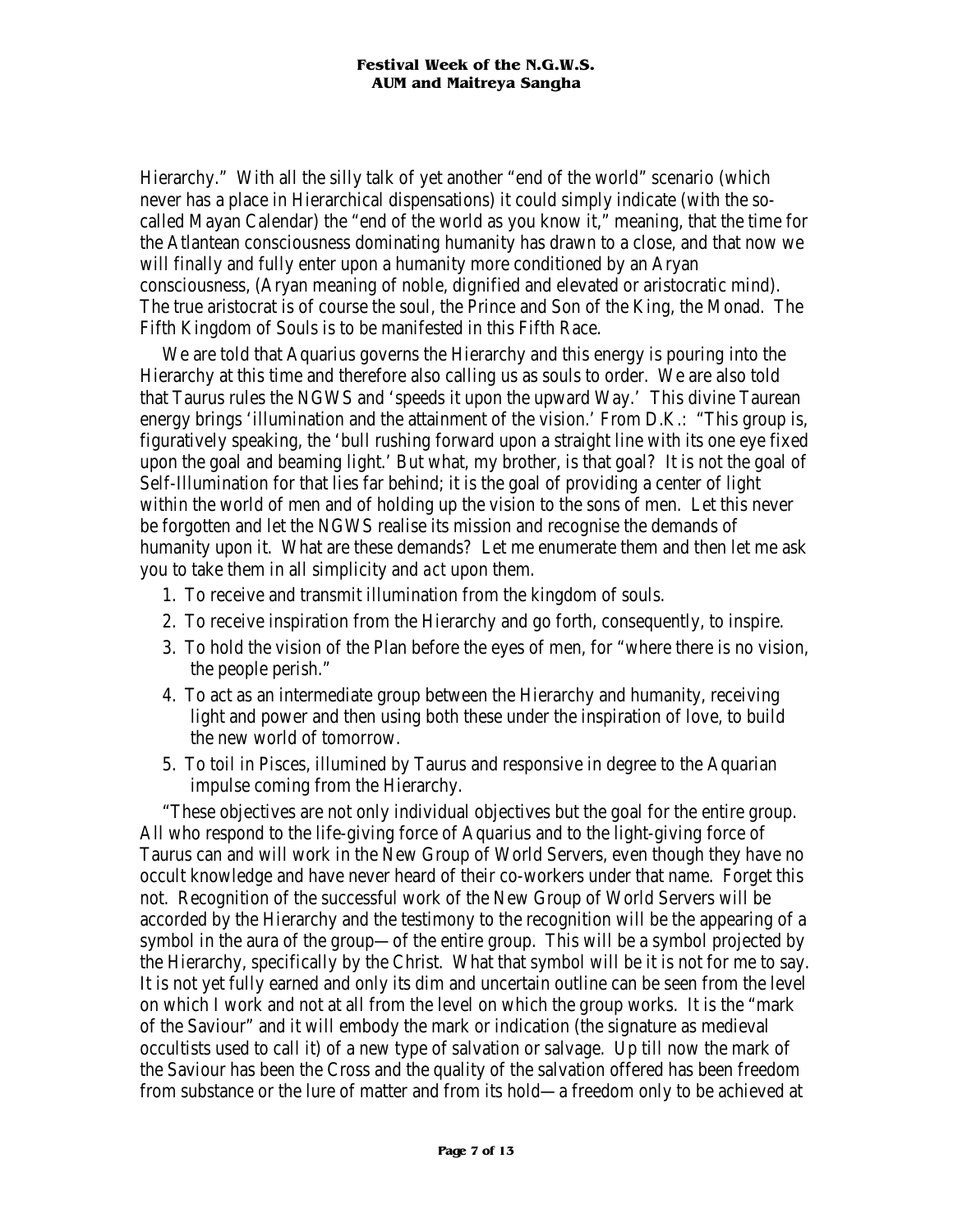a great cost. The future holds other modes of saving humanity within its silence. The cup of sorrow and the agony of the Cross are well-nigh finished. Joy and strength will take their place. Instead of sorrow we shall have a joy which will work out in happiness and lead eventually to bliss. We shall have a strength which will know naught but victory and will not recognise disaster. . . . Only the dawn is with us as yet—the dawn of the Aquarian Age. The full tide of light is inevitably moving upon its way towards us."

We are further told that 'the group toils in Pisces,' which is to say that the field wherein the NGWS works is that of mankind, conditioned, ruled and made sensitive for the past two thousand years by Piscean energy.

We therefore have all the instructions that we need to go forth and plenty of material in those five 'demands' to employ for discussion in our upcoming one-day mini NGWS conferences. Of particular note is the need for *vision* and a holding forth of the vision of the Plan, for *vision* is perhaps one of the major needs of humanity at this time. That vision must be rooted in the idea that humanity is not ambling along an unchartered course but that there is a divine purpose to be worked out through humanity and that we can all cooperate in that purpose. Our task is to respond to that vision, identify with its purpose, and cooperate with the Plan, creatively applying expression to that vision according to need and aptitude and in the field of daily living wherever we find ourselves.

I am sure that all reading this letter are quite familiar with the calling together of the NGWS, but so that we may have somewhat of a clearer understanding of the unique nature of what it stands for and implies then it might be of use to assemble some of D.K.'s instructions about it so that they may inspire us with more clarity. Such information about the NGWS has been with us now for many years and familiarity sometimes dilutes the significance of what it stands for and blurs it with lesser groups as the concept becomes entangled with lower-manas.

The fact of the existence of the NGWS was brought to public attention through the writings of D.K. and thus humanity became aware of this bridging group of spiritual workers (within the ranks of humanity itself) who are actively relating mankind—in a new and more effective manner—to the Hierarchy. These spiritual workers, both men and women, are to be found in every school of thought; they belong to all nations and are active in every department of human welfare and thinking. They are, therefore, not only a bridging group but are also the germ of that synthesizing process which will eventually break down the walls of separateness, isolationism and nationalism between all nations. Though such spiritual workers have always been with humanity down the ages, their numbers were so few and their organisation so nebulous that they had evoked no recognition as a working world group. Today, their numbers are so great that they are now a powerful factor in world affairs, but they are not gathered together into any kind of super-organisation.

It is interesting to note that the first tentative attempts and experiments to establish recognition of them as a group began very early in the  $19<sup>th</sup>$  Century with Beethoven, and subsequently all that marvelous galaxy of composers, musicians, poets, authors, philosophers, humanitarians and scientists, etc., whose primary task was to endeavour to help offset the impending evils of the Industrial Revolution by revealing the spiritual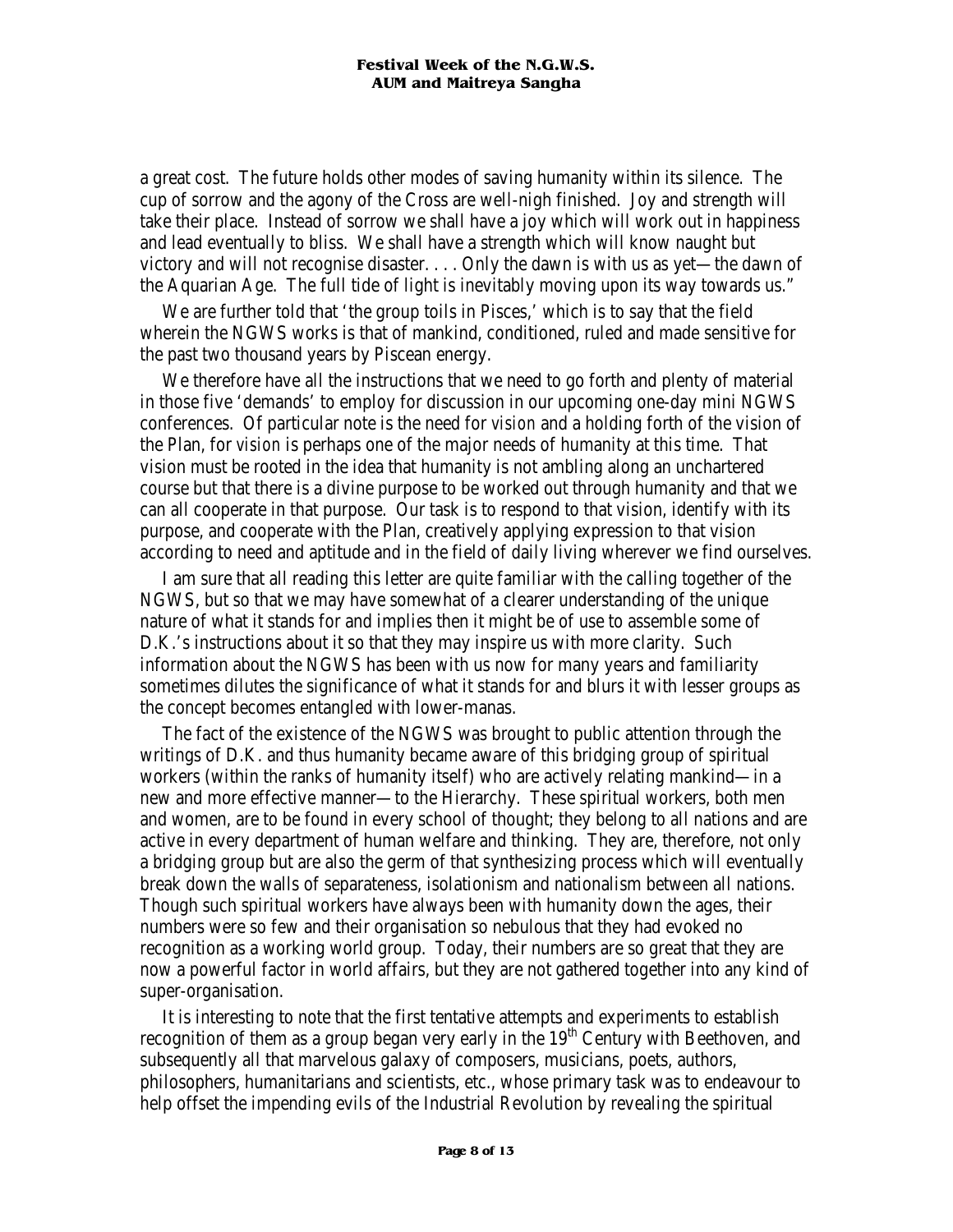beauty that lay beneath the surface of daily living. They were all disciples and initiates between the first and fourth initiations. Unfortunately they were erroneously labeled "romantics' by the conventional media (and this even continues today) and this 'veil' short-circuited their spiritual message, for they were all really mystics and disciples of varying degrees, seeking to reveal an inner and spiritual beauty that they were sensitive to, but still labouring under the Piscean mode of concealing rather than revealing. This was mainly because lower-manas was quite extant and pervasive in that period of living. William Blake, among others, was quite blunt about it though, and especially in his poem, "Jerusalem," which was subsequently set to music in Hurbert Parry's beautiful hymn. Anyway, in spite of the fact that we are still the recipients of the beauty of their labours the experiment failed esoterically, not because of their work, but because humanity failed to respond to it. During the past  $(20<sup>th</sup>)$  century however, the world at war helped to change the direction towards the good and goodwill became really pervasive throughout the world and continues as such in spite of superficial appearances that still persist. The heart of humanity is now sound and it is because of that achievement that the Christ was able to make His Decision to reappear at some point in the future. In that earlier experiment that galaxy of disciples was mainly focussed individually through one avenue of expression, for instance, as a composer, or author, or poet, etc. Now and in this time, such disciples and especially individual members of the NGWS are expected to be skilled and proficient in several areas of creative expression.

D.K. tells us that: "It has now become possible to create the New Group of World Servers—men and women sensitive to the inner and newer vision and to the incoming forces and energies. Each group, therefore, whether it is the Hierarchy, the New Group of World Servers or mankind itself, is wrestling with its own interior problems of response, of recognition and of responsibility; each also is actuated by an outgoing movement in two directions: towards that which is higher and which indicates a better and more spiritual future with all that that implies, and also towards that which is rooted and related to the past, which is crystallizing, reactionary, blind in its selfishness and materiality, and which is implemented to retain the old things which should pass away and to fight that which is new."

This next quote is really one of the keys to the understanding:

"Not only has the individual approach to the Hierarchy been superseded by a group approach but it is now found to be possible to make a certain measure of the training objective and exoteric. Hence the establishment of the New Group of World Servers. This is primarily a group which, while working on the outer plane of daily, physical living, yet preserves a close, ashramic integration. It thus provides a field of service for accepted disciples who are seeking service-expression and it also provides a rallying point for all determined aspirants where they can be tried out and where their motives and persistence can be tested, prior to direct acceptance. This is something new for it shifts the responsibility of preparing aspirants for accepted discipleship on to the shoulders of the pledged disciple and away from the immediate attention of the accepting Master. He is thus freed for other fields of service. This, in itself, is one of the major indications of the success of the evolutionary process as applied to humanity. This "shift" was initiated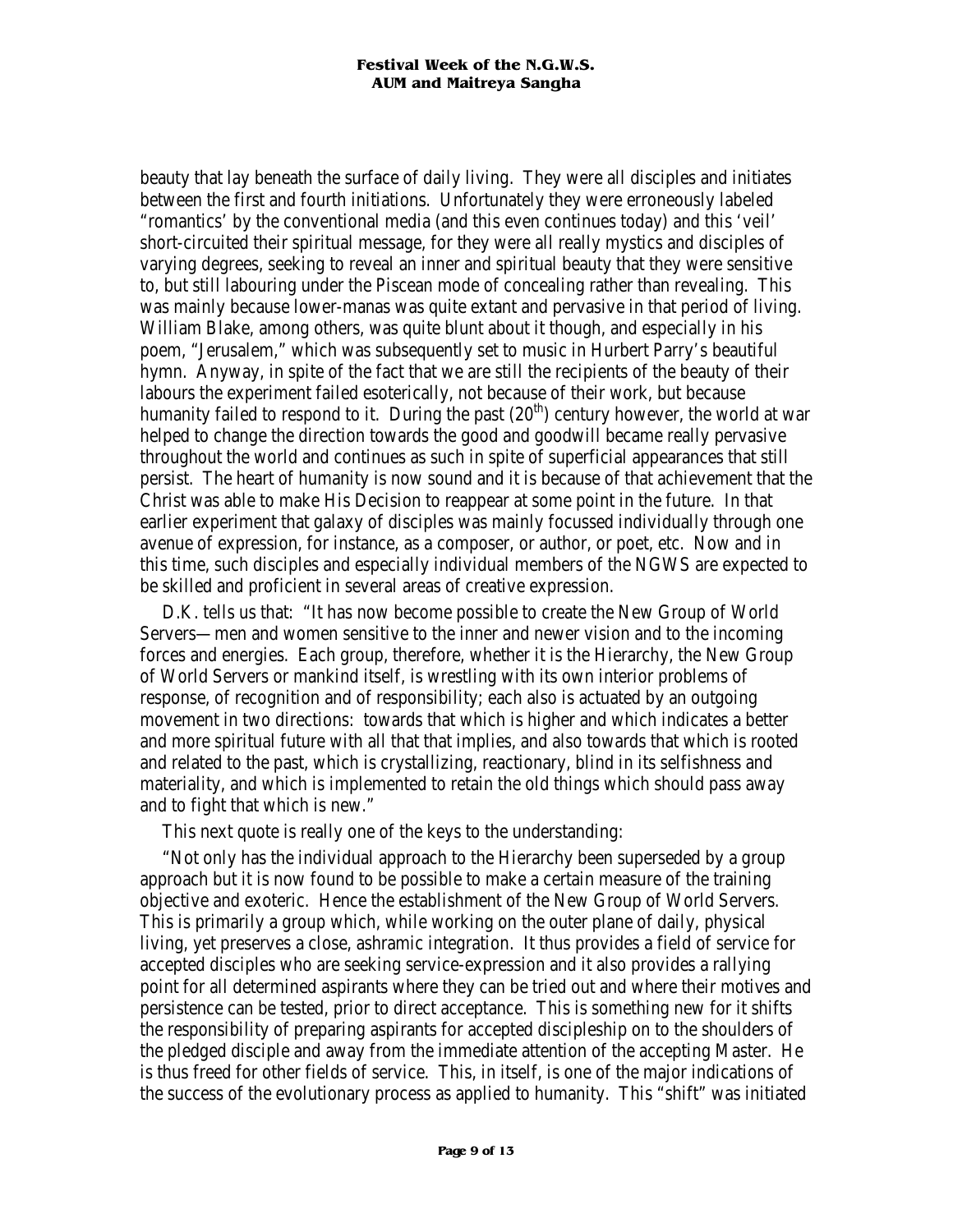by the Christ Himself; He worked with men very frequently through others, reaching humanity through the medium of His twelve Apostles, regarding Paul as substituting for Judas Iscariot. The Buddha tried the same system but the relation of His group was, in the first instance, to Him and not so much to the world of men. Christ sent His Apostles out into the world to feed the sheep, to seek, to guide and to become "fishers of men." The relation of the disciples of the Christ was only secondarily to their Master and primarily to a demanding world; that attitude still controls the Hierarchy, yet with no loss of devotion to the Christ. What the Buddha had instituted symbolically and in embryo became factual and existent under the demands of the Piscean Age."

Those whom the NGWS influences and with whom they seek to work and who can act as their agents, we call the *men and women of goodwill*.

D.K. mentions that the NGWS is an effort to anchor on earth an externalization or a symbol of the work of the Hierarchy. It was an effort to band together subjectively and where possible—objectively all those people of spiritual purpose and a deep love of humanity who were actively working in many countries, either in organisations or alone. Their name is legion. He said that *thousands* are known to Him. "All are working under the inspiration of the Hierarchy and are, either consciously or unconsciously, fulfilling the duties of agents of the Masters. Together they form a band, closely knit on the inner side by spiritual intention and love. Some are occultists working in the various occult groups; some are mystics working with vision and love; others belong to the orthodox religions and some recognise no spiritual affiliations, so-called, at all. Others are working in many other departments of life. All are, however, animated by a sense of responsibility for human welfare and have interiorly pledged themselves to help their fellowmen. This great group constitutes the world Saviour at this time and will eventually salvage the world and inaugurate the new Era."

An important point we are admonished to grasp is the *pattern* underlying the various aspects of the work in process of expansion. For example, the following diagram should help to indicate these types of relationships.



Publishing, Maitreya Sangha, etc.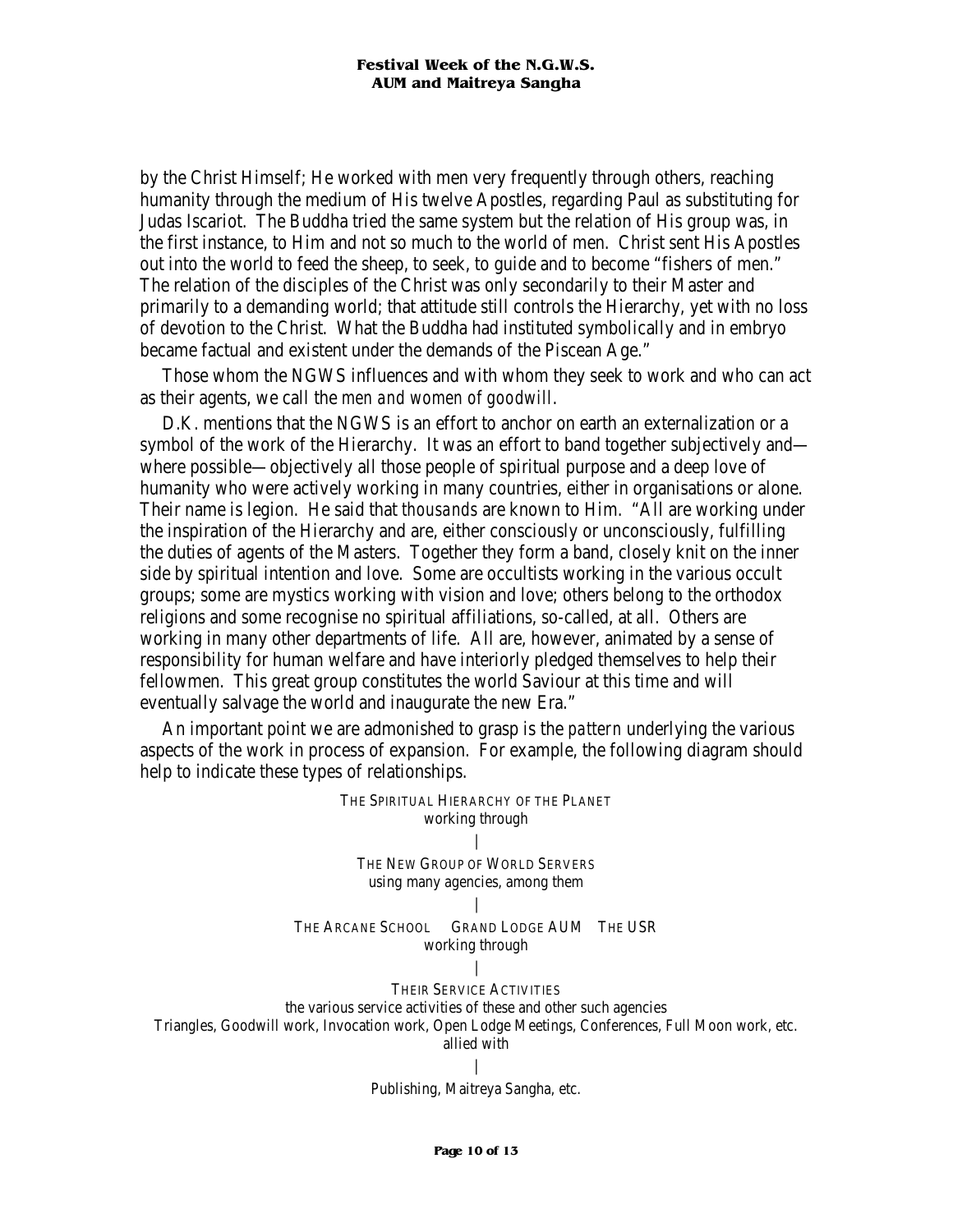D.K. has likened the NGWS to the Antahkarana which connects humanity with the Hierarchy and provides a channel of contact with the Ashrams of the Masters. The Arcane School, AUM and the USR can be considered as some of the results of the activity of the NGWS. There are many, many others scattered all over the world. The same holds true of their Service Activities. No esoteric group is soundly handled and correctly motivated unless the spiritual energies which are available to it and the knowledge and the wisdom unfolded find expression in definite service. These service activities are, therefore, an expression of the livingness of these agencies and that relationship must be valued and preserved.

If we are conscious disciples, and furthermore, conscious working disciples in an ashram, then our place is in the senior ranks of the NGWS and our responsibility, as a group, is to aid a phase of the work to be done which is strictly the project of the Hierarchy as a whole. We are asked therefore to throw all of our efforts into the work of preparation for the reappearance of the Christ. The world must be flooded with this information and through the hope and expectancy thus engendered may move forward into greater light, better and right human relations and a newer happiness.

Perhaps a few words may be mentioned pertaining to the still great need for right human relations.

The spiritual goal for this Aryan race is Brotherhood. This is a brotherhood anchored on the mental plane as soul to soul and manifest as such on the physical plane within the body of humanity. This is the *idea*.

The *ideal* of this *idea*, bringing it within the range of human comprehension and cognition, thus giving it the energy of *appeal* as an *ideal* towards which to work, is that of *right human relations*.

The technique for establishing right human relations is that of *goodwill*. This is 'love in action.' This energy reorients the 'desire' nature and personal will of the astral body of mankind. It 'tames' it, since the most violent eruptions of mankind originate there before precipitating onto the physical plane. *Goodwill* establishes magnetic lines of right relationship between persons, communities, groups and nations through the energy of love. This magnetic network of right human relations through goodwill must be established prior to the fuller emergence of the Aquarian Age, in just over 100 years from now.

The *will-to-good* characterizes the preservation of relationships of wholes to each other. D.K. has mentioned that it is "a complete expression of the love nature of Deity." It also preserves the relationship of the whole to the part and conveys the energy of the whole to the part. Therefore, *goodwill* must first be established on earth through magnetic lines of light relationships, relating all the parts to each other through the light of love before the more potent energy of the *will-to-good* can be poured through it. The 'Good' is the Being, the Be-ness characterizing the Identity of Divine Purpose. The 'will-to' implements this purpose in every direction simultaneously as a dynamic synthesis of the divine expressive purpose and power of Being Itself.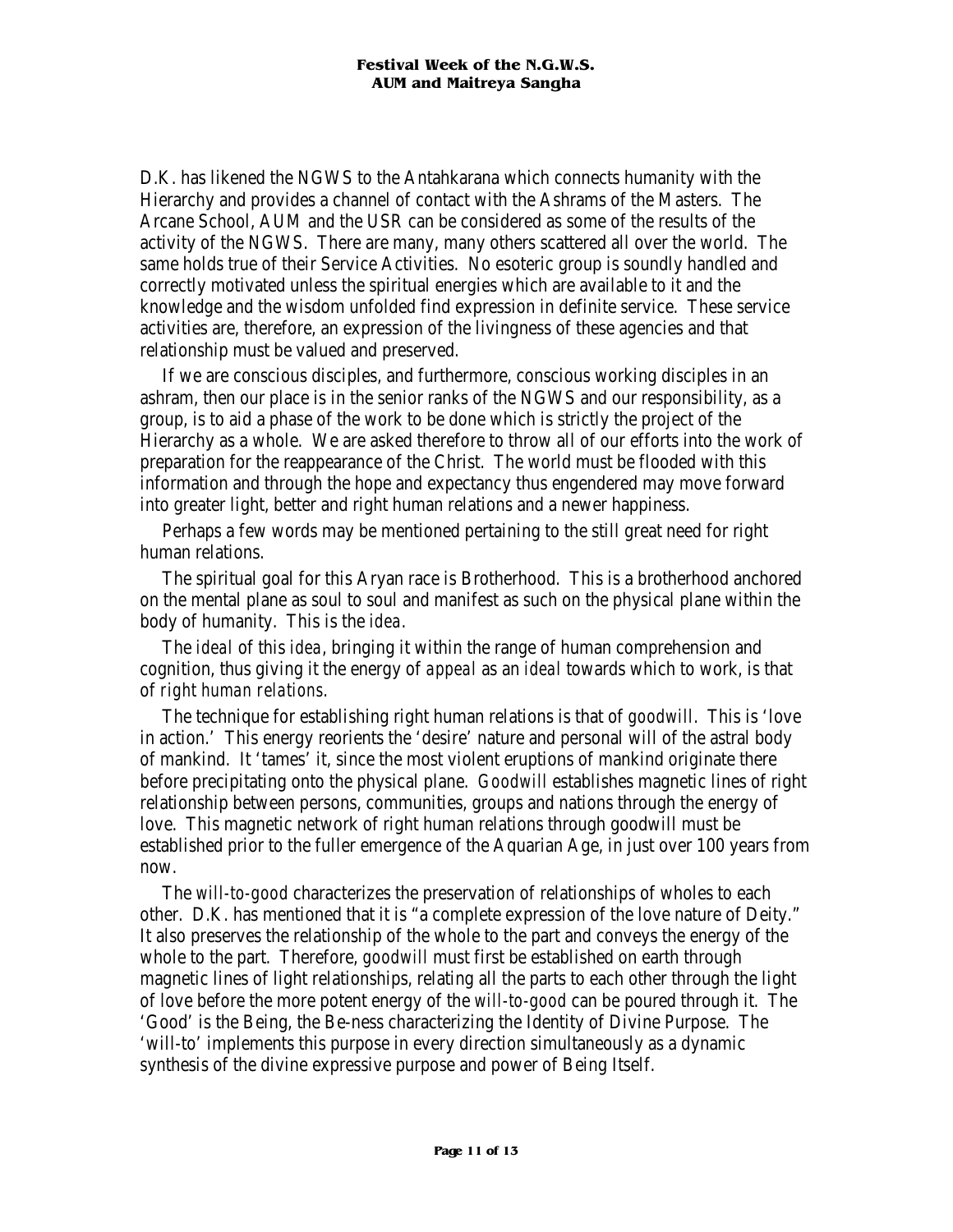It is perhaps significant that there is so much interest and anticipation about this upcoming solstice, ranging all the way from sensed spiritual opportunities to fanatical dire and dreadful scenarios. The latter trumpeted claims are always sponsored by the darks in their attempts to spread fear and confusion and divert people away from the spiritual opportunities. But we are fortunate in that we are conscious of this opportunity pertaining to the Festival Week of the NGWS and can constructively cooperate with it with courage and fearlessness.

The mind is the creative agent of the will. In previous times there were *not enough* spiritually minded people to educate, change and make vocal the irresistible voice of public opinion and humanity descended into war. By 'spiritual' is meant all those who love their fellowmen of whatever faith, and all men and women of goodwill in every land who put the welfare, happiness and opportunity of humanity before nation, party, or religious organisation, and all who give precedence—in their thinking and planning—to the welfare of the masses of individuals in need and not the welfare of the state. The situation in the world has now changed drastically and there are millions of people who are motivated under this general definition of 'spiritual.' There is every need, therefore, for optimism to combat and rise above the oft-time voiced pessimism. Thought is the expression of the will on the mental plane. Let us attend to our thoughts, therefore, and align our thinking and planning with the Plan itself, as much as we are able. As we think so shall we be.

We are asked to stand as a point of courage and of intelligent appeal and understanding, so that those around us may feel, flowing through us, that goodwill to all men (and this is the season of goodwill) which is our tiny reflection of and reaction to the *will-to-good* of God Himself. It is a practical, usable energy which can always aid others through attaining that inner position through which light and love can flow.

It is this *love* underlying all created things that another phase of *The Secret Doctrine* will instruct us in, and the significance of the *Heart of God* and its vibratory quality of love will be presented as the attractive Agent, producing meaning, evolutionary possibility and coherence underlying the created manifested world to which we were given the psychological key in *A Treatise on Cosmic Fire*, which instructed us in the *Mind of God*, as the *Creative Agent* of the *Will of God.* Thus, let our hearts be aflame with love, a dynamic, fiery love!

There is no doubt that one of the major tasks of the spiritually inclined people of the world is the regeneration of the control of the money in the world so that that it is in the hands of the Forces of Light. This must be done before the Christ can reappear. If this can be done then it will drive the darks off the physical plane onto the astral plane where no doubt the Hierarchy will be waiting for them and where they can no longer hide from the light. The Forces of Light must gain control of the physical plane and to this enterprise we are all called. When money is applied in the cause of those in need, and to spiritual and altruistic purposes—which also includes spreading the light of the Ageless Wisdom—then it can never again return to the circuit of purely material and selfish interests. With this Festival of Giving now imminent upon us, perhaps we might consider just what our best 'gifts' might be.